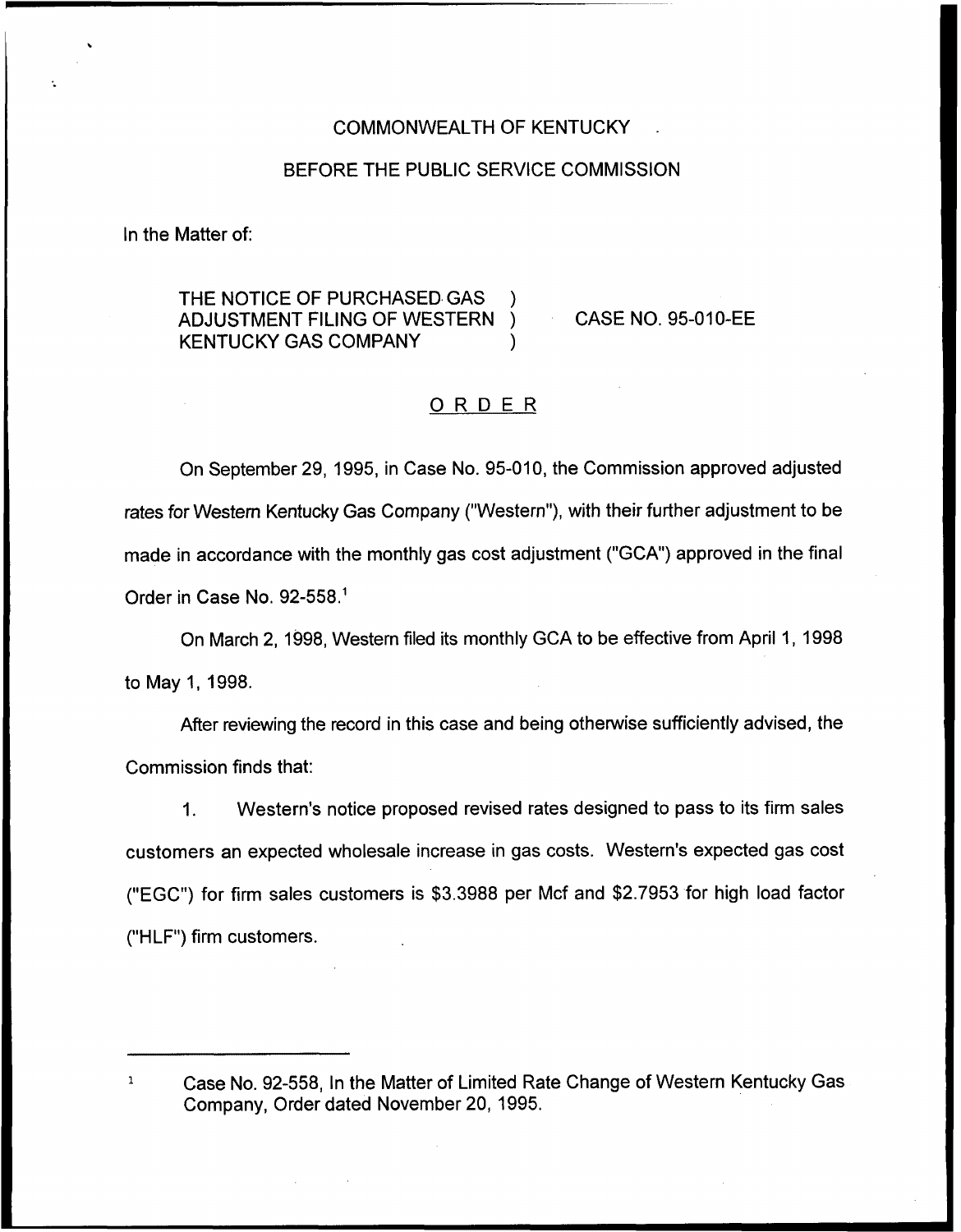Western also proposed to pass to its inierruptible customers a wholesale increase in gas costs. Western's proposed EGC for interruptible sales customers is \$2.7953 per Mcf.

2. Western has no current supplier refunds to return to its customers. Total refund factors of 5.35 cents per Mcf for firm sales customers and 1.82 cents per Mcf for interruptible customers reflect adjustments from previous months.

Total refund adjustments for T-2 firm and T-2 interruptible transportation customers are 4.88 cents per Mcf and 1.35 cents per Mcf, respectively.

3. Western's notice set out a 6-month correction factor ("CF") of (11.47) cents per Mcf which will remain in effect until October 1, 1998. The CF is designed to return net over-collections of gas cost from the 6-month period ending December 31, 1997.

4. These adjustments produce gas cost adjustments of (\$.2025) per Mcf for firm sales customers, (\$.8060) per Mcf for HLF customers, and \$.0111 per Mcf for interruptible sales customers.

5. The rate adjustments in the Appendix to this Order are fair, just, and reasonable, in the public interest, and should be effective for final meter readings on and after April 1, 1998.

6. Western included with its notice a petition for confidential protection of pages four and five of Exhibit D to its filing. The information on these pages discloses the actual price being paid by Western to individual marketing companies and other suppliers of gas. The disclosure of this information is likely to cause harm to Western's competitive position. The information should, therefore, be held by this Commission and treated as confidential.

-2-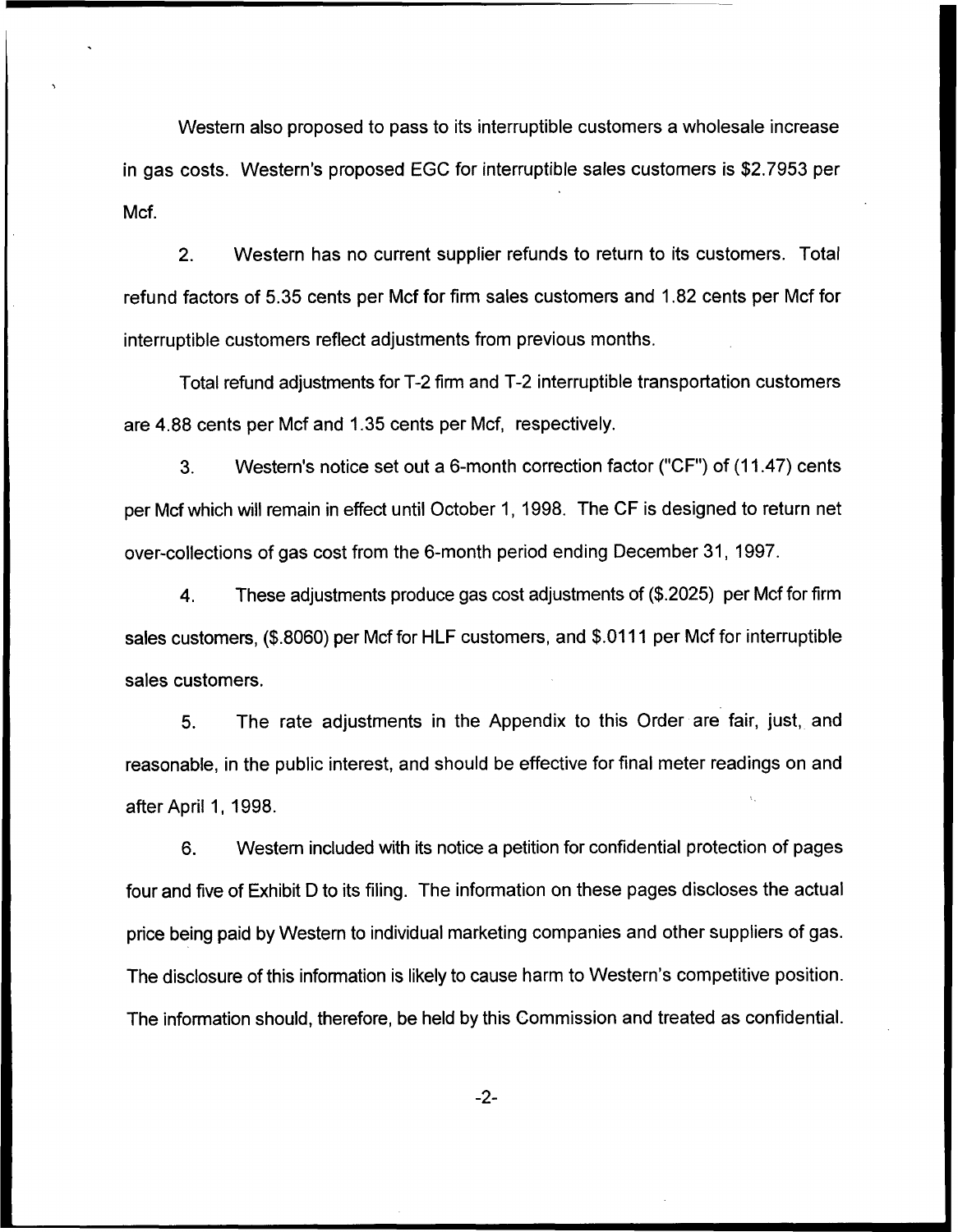IT IS THEREFORE ORDERED that:

1. The rates in the Appendix to this Order are fair, just, and reasonable and are approved effective for final meter readings on and after April 1, 1998.

2. Within 30 days of the date of this Order, Western shall file with the Commission its revised tariffs setting out the rates authorized in this Order.

3. The information for which Western requested confidential protection shall be treated as confidential.

Done at Frankfort, Kentucky, this 23rd day of March, 1998.

PUBLIC SERVICE COMMISSION

 $\mathcal{L}$ 

Vice Chairman

sioner

ATTEST: Executive Director